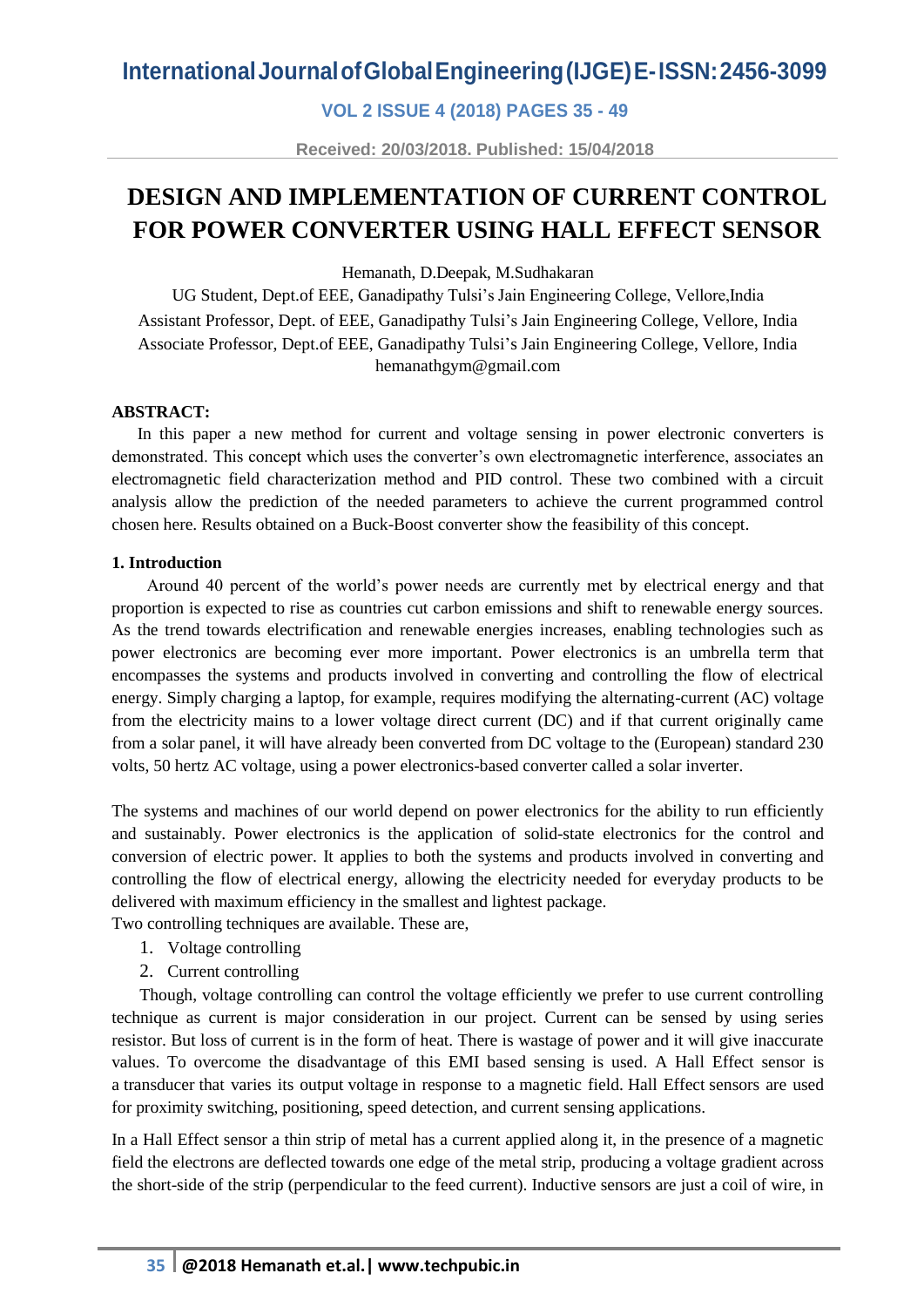## **VOL 2 ISSUE 4 (2018) PAGES 35 - 49**

**Received: 20/03/2018. Published: 15/04/2018**

the presence of a changing magnetic field a current will be induced in the coil, producing a voltage at its output. Hall Effect sensors have the advantage that they can detect static (non-changing) magnetic fields toHall Effect sensor gives an accurate result. Current consumption is also same if we use more resistive loads.

#### **2. Block Diagram**



**Figure 2. Block diagram.**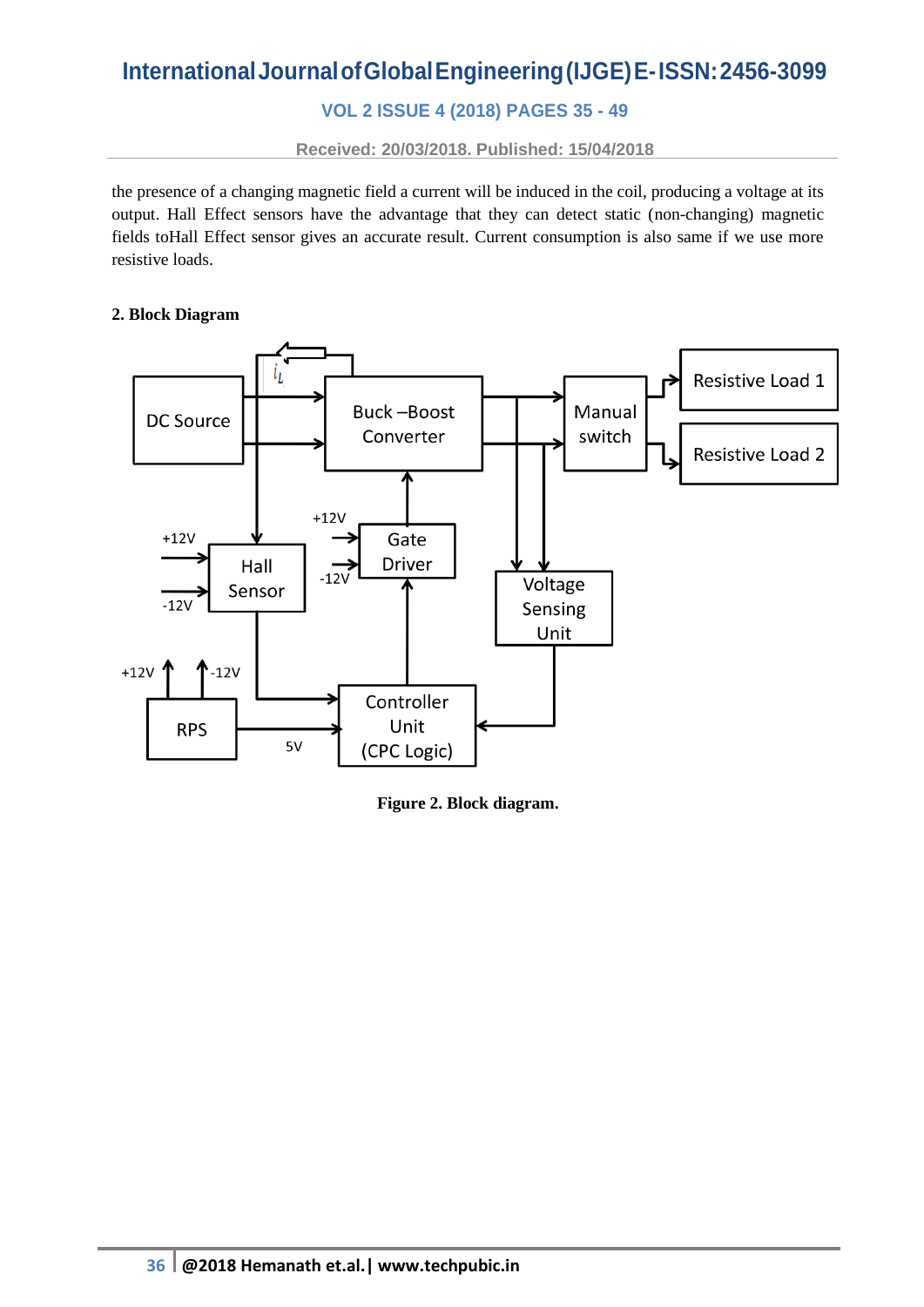## **VOL 2 ISSUE 4 (2018) PAGES 35 - 49**

**Received: 20/03/2018. Published: 15/04/2018**

### **3. Circuit Diagram**



#### **Figure 3. Circuit Diagram.**

The input voltage was taken from 230V supply and stepped down to 12V.The output of the transformer was converted to DC voltage source using bridge rectifier and Capacitive filter.The DC output voltage was feed to the Buck Boost converter, In that converter used the IRF540 MOSFET switches.The output of the converter is connected to the R-Load and additional load LED was connected using the LED load.The output voltage was sensed by the voltage sensing unit. In the unit we used the LM324 IC.The inductor current also sensed by the HALL Sensor.The dSPIC18F4011 was used to control the overall system. This controller needs the 5V constant voltage source using 7805 Regulator.The sensor outputs are connected Analog ports of the controller.The controller output pulses are pass to the GATE Driver unit. At the same time the Dual RPS was provides supply to the GATE Driver unit.The GATE DRIVER (TLP250) was stepped up the pulse amplitude.The HALL sensor needs the 12V supply it could be taken from another dual RPS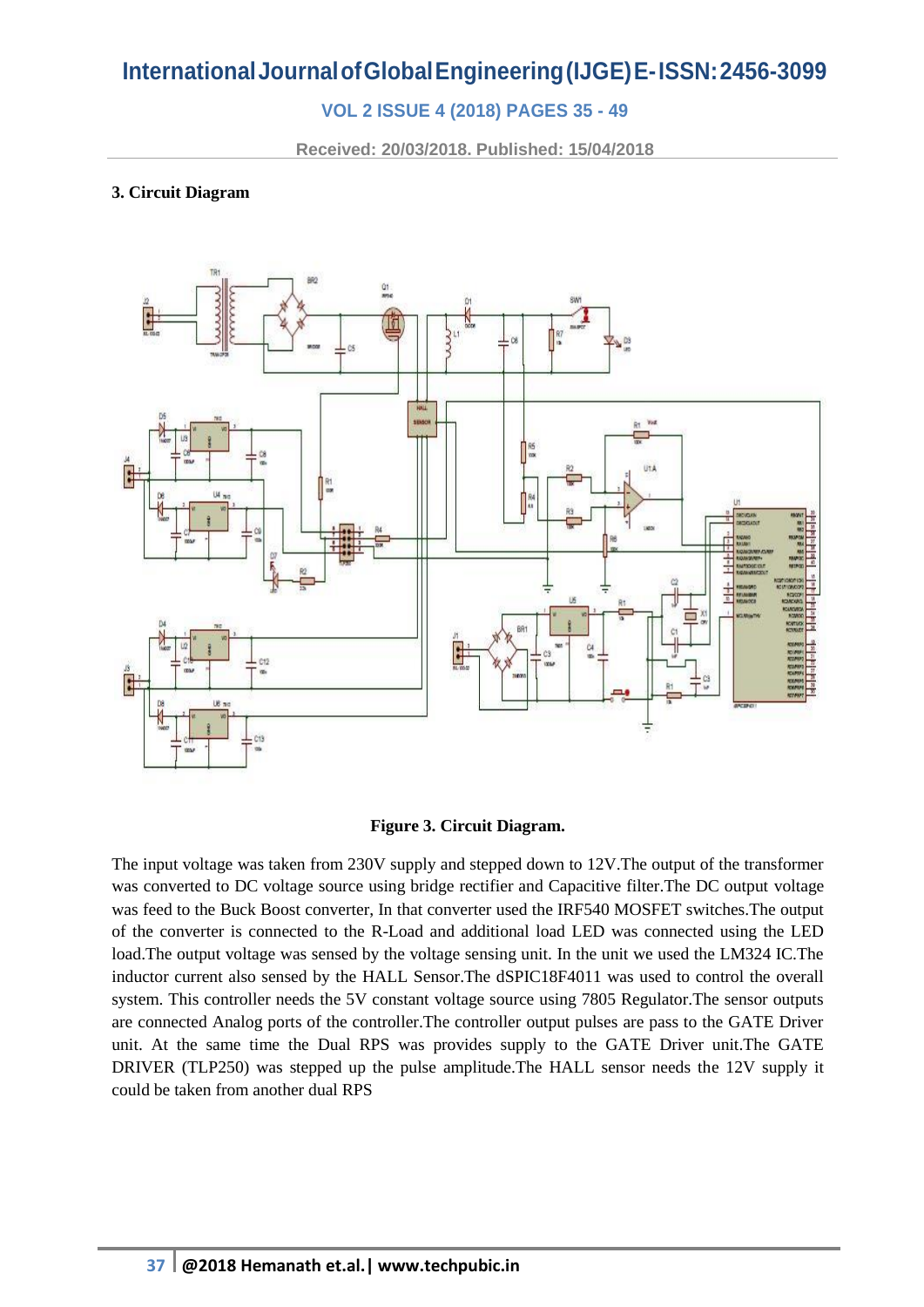**VOL 2 ISSUE 4 (2018) PAGES 35 - 49**

**Received: 20/03/2018. Published: 15/04/2018**

#### **SOFTWARE :**

#### **4.1 CCS Software**

A compiler is a [computer program](http://en.wikipedia.org/wiki/Computer_program) (or set of programs) that transforms [source code](http://en.wikipedia.org/wiki/Source_code) written in a [programming language](http://en.wikipedia.org/wiki/Programming_language) (the source language) into another computer language (the target language, often having a binary form known as [object code\)](http://en.wikipedia.org/wiki/Object_code). The most common reason for wanting to transform source code is to create an [executable](http://en.wikipedia.org/wiki/Executable) program.This integrated C development environment gives developers the capability to quickly produce very efficient code from an easily maintainable high level language. The compiler includes built-in [functions](http://www.warburtech.com/products/compilers/ccs.c.compiler/instruction.set/) to access the PIC microcontroller hardware such as READ\_ADC to read a value from the A/D converter. Discrete I/O is handled by describing the port characteristics in a PROGRAM. Functions such as INPUT and OUTPUT\_HIGH will properly maintain the tri-state registers. Variables including structures may be directly mapped to memory such as I/O ports to best represent the hardware structure in C.

#### **4.2 Embedded C**

Looking around, we find ourselves to be surrounded by various types of [embedded](http://www.engineersgarage.com/articles/embedded-systems) systems. Be it a digital camera or a mobile phone or a washing machine, all of them has some kind of processor functioning inside it. Associated with each processor is the embedded software. If hardware forms the body of an embedded system, embedded processor acts as the brain, and embedded software forms its soul. It is the embedded software which primarily governs the functioning of embedded systems.During infancy years of microprocessor based systems, programs were developed using assemblers and fused into the EPROM's. There used to be no mechanism to find what the program was doing. LEDs, switches, etc.

#### **4.3MATLAB**

 The MATLAB language provides native support for the vector and matrix operations that are fundamental to solving engineering and scientific problems, enabling fast development and execution. MATLAB provides features of traditional programming languages, including flow control, error handling, and object-oriented programming (OOP). You can use fundamental data types or advanced data structures, or you can define custom data types. MATLAB add-on products provide built-in algorithms for signal processing and communications, image and video processing, control systems, and many other domains. By combining these algorithms with your own, you can build complex programs and applications.

#### **HARDWARE:**

#### **5.1 DSPIC30F4011**

#### **5.1.1 High Performance Modified Risc CPU**

- Modified Harvard architecture
- C compiler optimized instruction set architecture with flexible addressing modes
- 84 base instructions
- 24-bit wide instructions, 16-bit wide data path
- 48 Kbytes on-chip Flash program space (16K Instruction words)
- 2 Kbytes of on-chip data RAM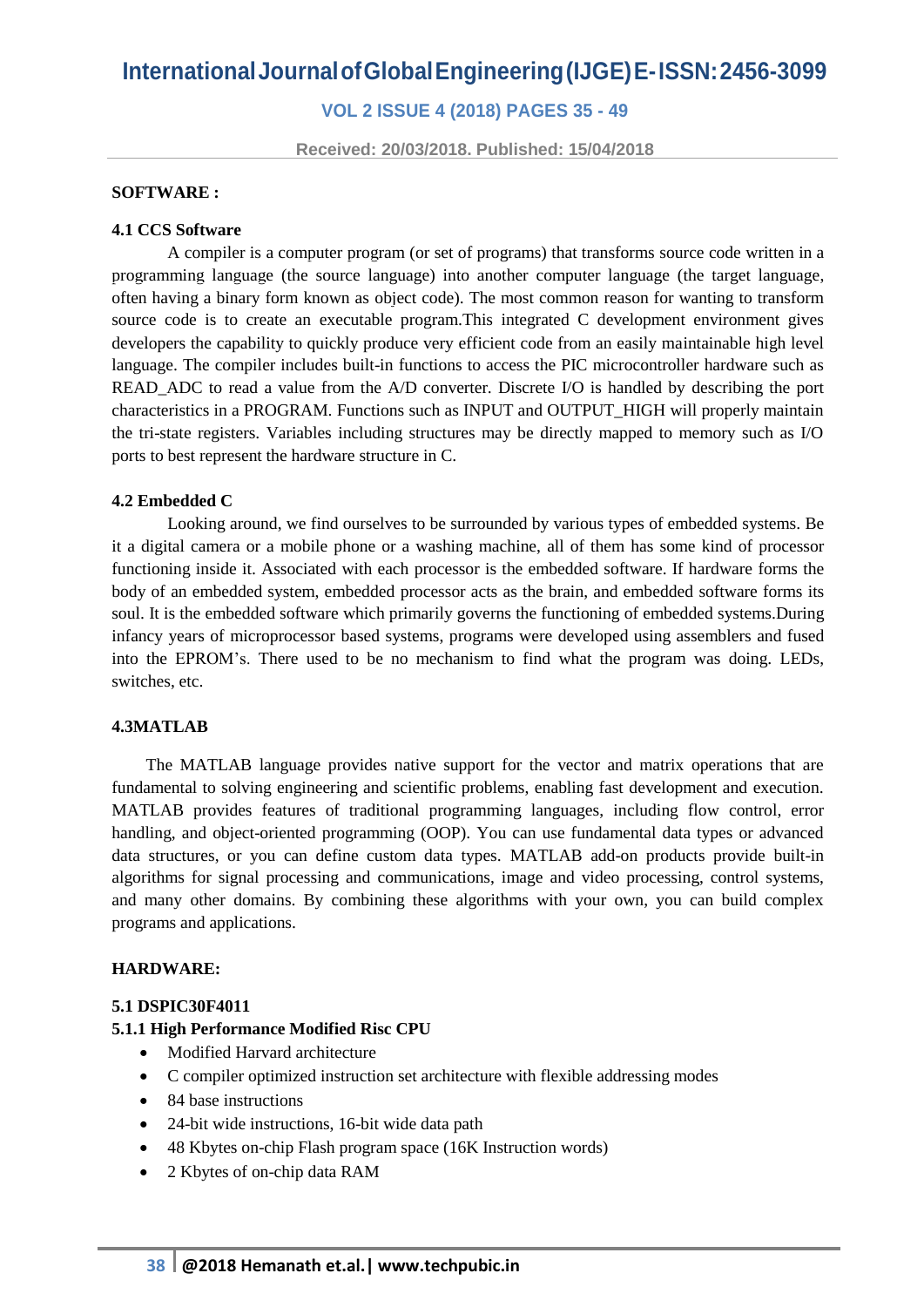## **VOL 2 ISSUE 4 (2018) PAGES 35 - 49**

**Received: 20/03/2018. Published: 15/04/2018**

- 1 Kbytes of non-volatile data EEPROM
- Up to 30 MIPs operation:
	- DC to 40 MHz external clock input
	- 4 MHz-10 MHz oscillator input with PLL active (4x, 8x, 16x)
- 30 interrupt sources
	- 3 external interrupt sources
	- 8 user selectable priority levels for each interrupt source
	- 4 processor trap sources
- $\bullet$  16 x 16-bit working register array

### **5.1.4 Motor Control PWM Module Features**

- 6 PWM output channels
	- Complementary or Independent Output modes
	- Edge and Center Aligned modes
- 3 duty cycle generators
- Dedicated time base
- Programmable output polarity
- Dead-time control for Complementary mode
- Manual output control
- Trigger for A/D conversions

### **5.1.5 Quadrature Encoder Interface Module Features**

- Phase A, Phase B and Index Pulse input
- 16-bit up/down position counter
- Count direction status
- Position Measurement (x2 and x4) mode
- Programmable digital noise filters on inputs
- Alternate 16-bit Timer/Counter mode
- Interrupt on position counter rollover/underflow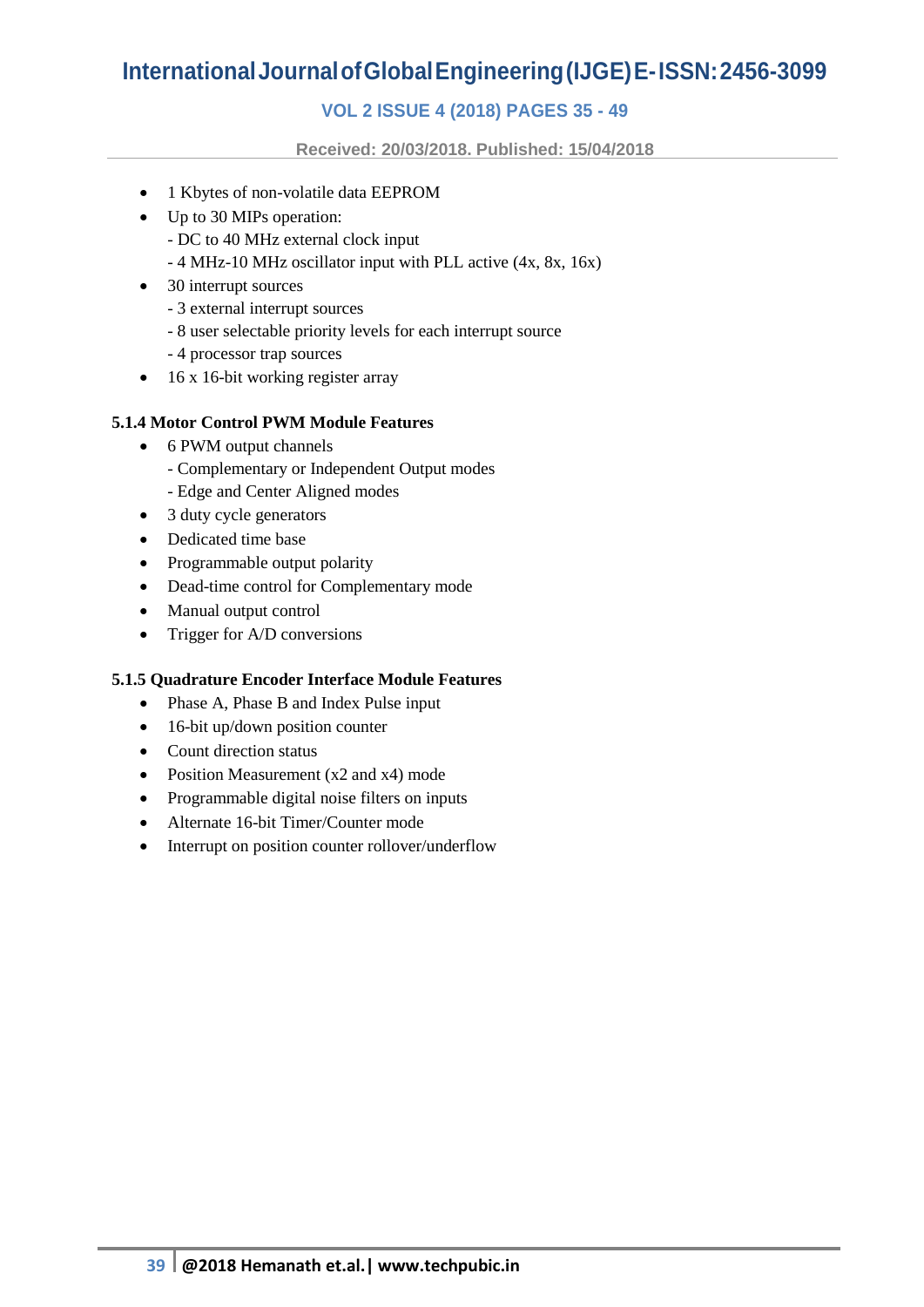### **VOL 2 ISSUE 4 (2018) PAGES 35 - 49**

**Received: 20/03/2018. Published: 15/04/2018**

#### **5.1.8 Pin Diagram**



**Figure 5.1Pin Diagram.**

#### **5.4 Voltage Sensor**

 To obtain DC signal from an AC system for the input to a microcontroller, we are using this Voltage sensing circuit. The circuit provides an accurate method for creating this DC signal.The voltage is sensed by using a Potential Transformer and the obtained signal is rectified at the first op-amp stage and amplifier at the second op-amp stage.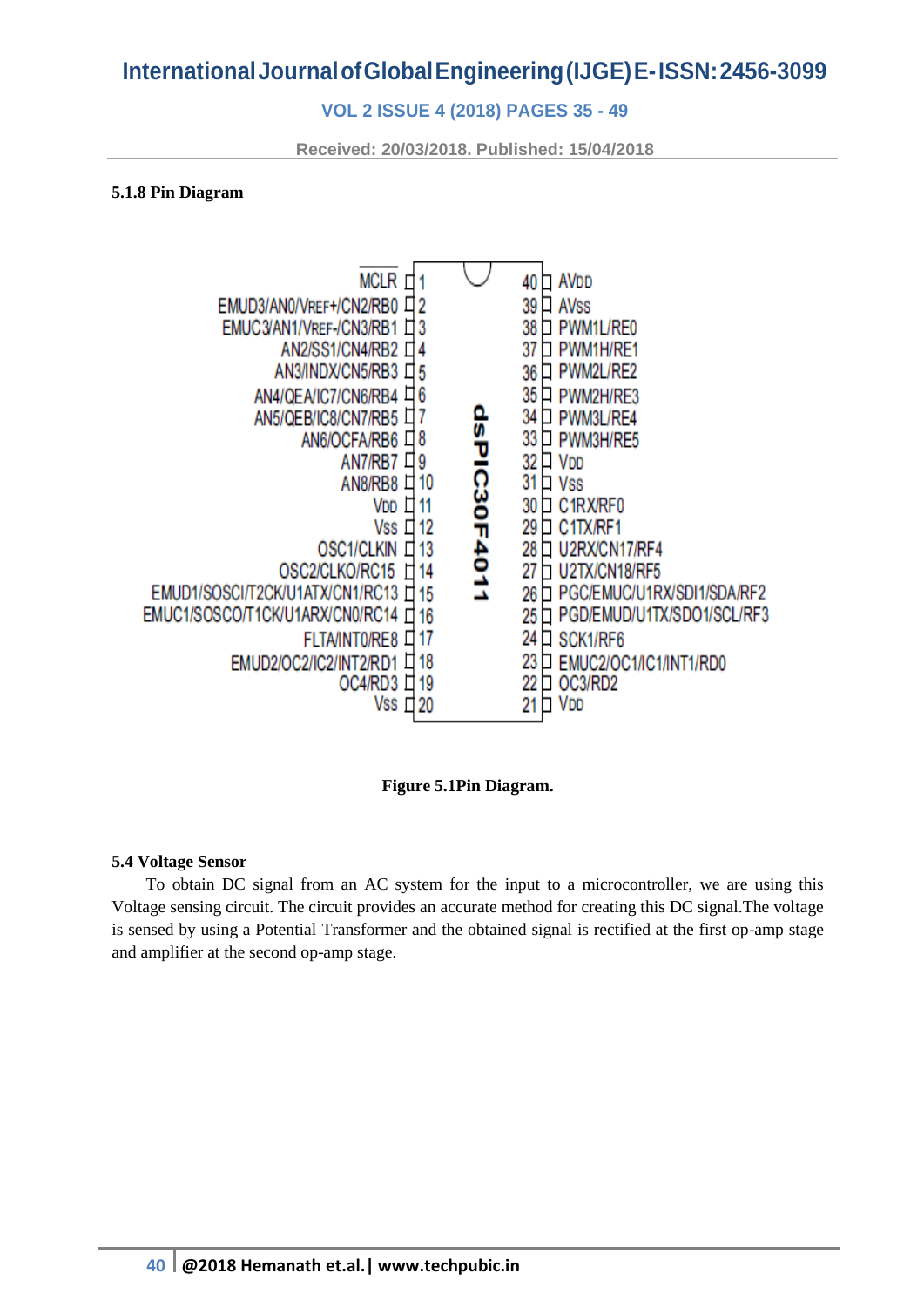## **VOL 2 ISSUE 4 (2018) PAGES 35 - 49**

**Received: 20/03/2018. Published: 15/04/2018**



**Figure 5.3 Voltage Sensor**

### **5.5 Hall Effect Current Sensors**

 The Hall Effect comes about due to the nature of the current in a conductor. Current consists of the movement of many small [charge carriers,](http://en.wikipedia.org/wiki/Charge_carrier) typically [electrons,](http://en.wikipedia.org/wiki/Electron) [holes,](http://en.wikipedia.org/wiki/Electron_hole) [ions](http://en.wikipedia.org/wiki/Ions) (see [Electromigration\)](http://en.wikipedia.org/wiki/Electromigration) or all three. When a magnetic field is present that is not parallel to the direction of motion of moving charges, these charges experience a force, called the [Lorentz force.](http://en.wikipedia.org/wiki/Lorentz_force) When such a magnetic field is absent, the charges follow approximately straight, 'line of sight' paths between collisions with impurities, [phonons,](http://en.wikipedia.org/wiki/Phonons) etc. However, when a magnetic field with a perpendicular component is applied, their paths between collisions are curved so that moving charges accumulate on one face of the material. This leaves equal and opposite charges exposed on the other face, where there is a scarcity of mobile charges. The result is an asymmetric distribution of charge density across the Hall element that is perpendicular to both the 'line of sight' path and the applied magnetic field. The separation of charge establishes an [electric field](http://en.wikipedia.org/wiki/Electric_field) that opposes the migration of further charge, so a steady [electricalpotential](http://en.wikipedia.org/wiki/Electrical_potential) builds up for as long as the charge is flowing.

It should be noted that in th[eclassical](http://en.wikipedia.org/wiki/Classical_physics) view, there are only electrons moving in the same average direction both in the case of electron or Hole conductivity. This cannot explain the opposite sign of the Hall Effect observed. The difference is that electrons in the upper bound of the [valence band](http://en.wikipedia.org/wiki/Valence_band) have opposite [group velocity](http://en.wikipedia.org/wiki/Group_velocity) and [wave vector](http://en.wikipedia.org/wiki/Wave_vector) direction when moving, which can be effectively treated as if positively charged particles (holes) moved in the opposite direction to that of the electrons.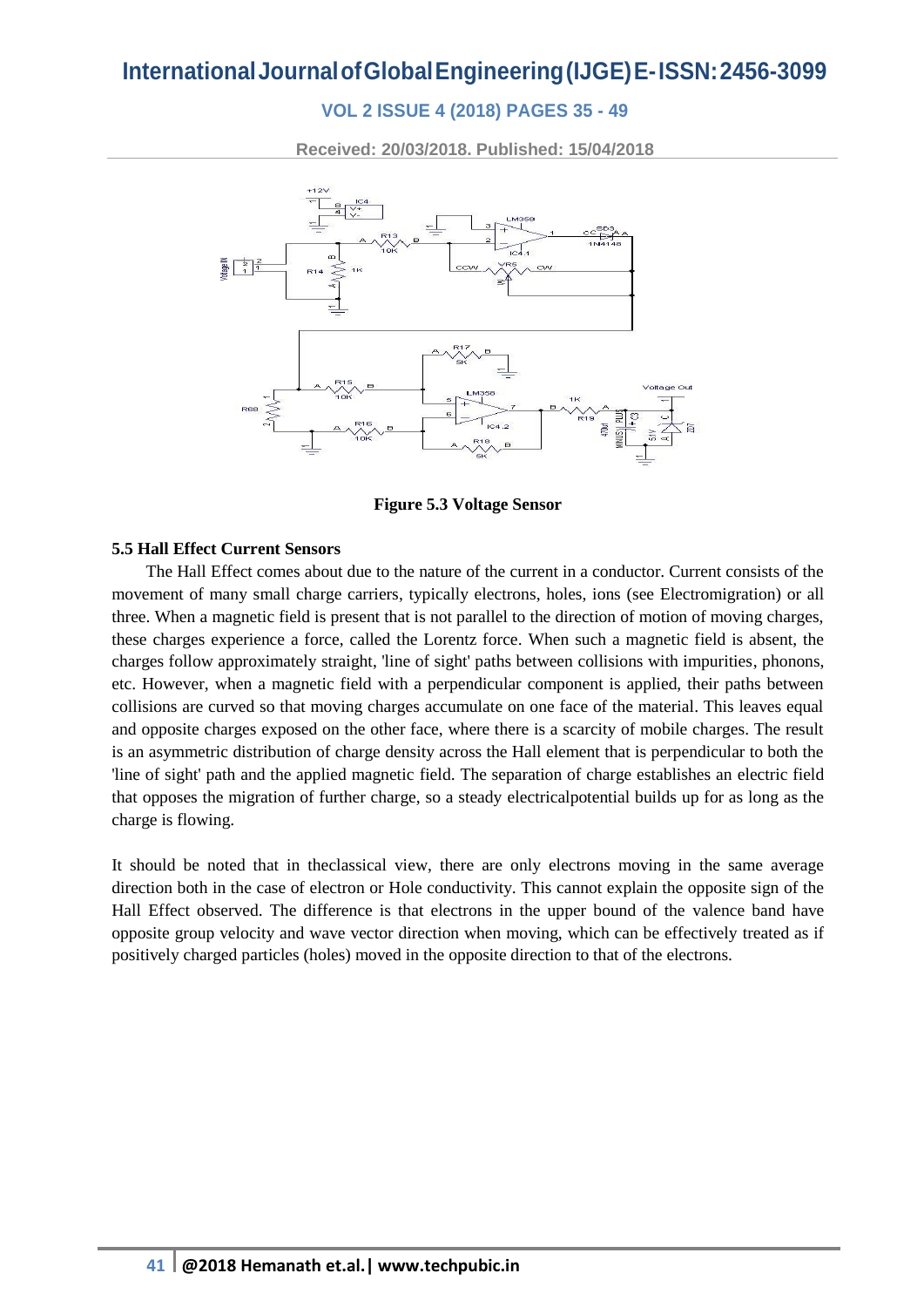### **VOL 2 ISSUE 4 (2018) PAGES 35 - 49**

**Received: 20/03/2018. Published: 15/04/2018**



**Figure 5.4 Hall Effect Current Sensors**

For a simple metal where there is only one type of [charge carrier](http://en.wikipedia.org/wiki/Charge_carrier) (electrons) the Hall voltage V<sub>H</sub>is given by

Where I is the current across the plate length,  $B = -IB$  is the magnetic field, d is the depth (thickness) of the plate, e is the electron  $V_H = \frac{V_H}{m_e d}$  charge, and n is the charge carrier [density](http://en.wikipedia.org/wiki/Charge_carrier_density) of the carrier electrons.

The Hall coefficient is defined as

$$
R_H = \frac{E_y}{j_x B}
$$

Wherej is the [current density](http://en.wikipedia.org/wiki/Current_density) of the carrier electrons, and  $E_y$  is the induced electric field. In SI units, this becomes

$$
R_H = \frac{E_y}{j_x B} = \frac{V_H d}{IB} = -\frac{1}{ne}
$$

As a result, the Hall Effect is very useful as a means to measure either the carrier density or the magnetic field.

One very important feature of the Hall Effect is that it differentiates between positive charges moving in one direction and negative charges moving in the opposite. The Hall Effect offered the first real proof that electric currents in metals are carried by moving electrons, not by protons. The Hall effect also showed that in some substances (especially [p-type semiconductors\)](http://en.wikipedia.org/wiki/P-type_semiconductor), it is more appropriate to think of the current as positive ["holes"](http://en.wikipedia.org/wiki/Electron_hole) moving rather than negative electrons. A common source of confusion with the Hall Effect is that holes moving to the left are really electrons moving to the right, so one expects the same sign of the Hall coefficient for both electrons and holes. This confusion, however, can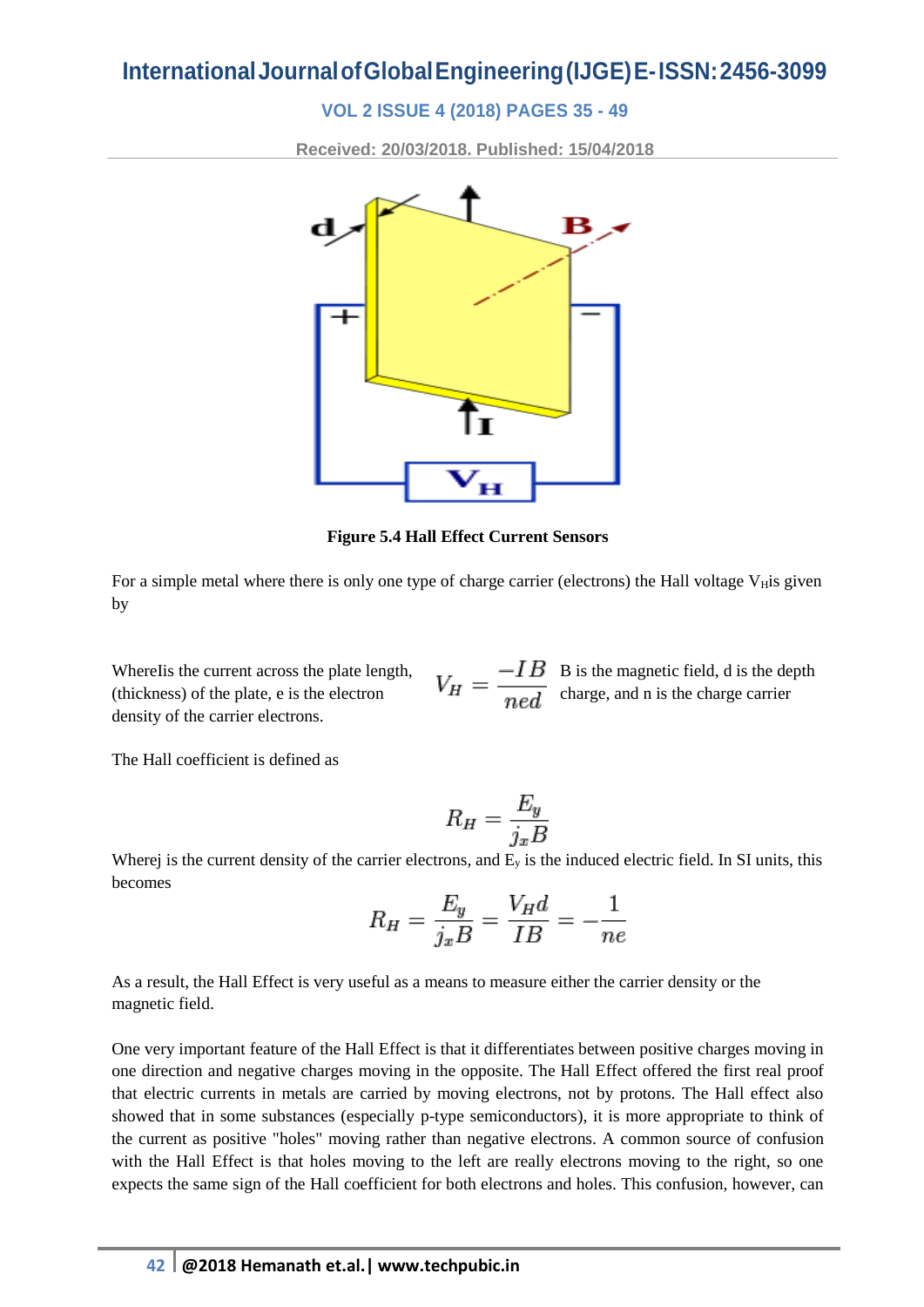## **VOL 2 ISSUE 4 (2018) PAGES 35 - 49**

**Received: 20/03/2018. Published: 15/04/2018**

only be resolved by modern quantum mechanical theory of transport in solids.It must be noted though that the sample inhomogeneity might result in spurious sign of the Hall Effect, even in ideal [Vander](http://en.wikipedia.org/wiki/Van_der_Pauw_method)  [Pawc](http://en.wikipedia.org/wiki/Van_der_Pauw_method)onfigure ration of electrodes. For example, positive Hall Effect was observed in evidently n-type semiconductors.

#### **5.6 Gate Driver**

- Gate driver is a power amplifier that accepts a low power input from a controller IC and produces the appropriate high current gate drive for a power MOSFET.
- They can also be integrated within a controller
- The main purpose of gate driver circuit is
	- 1. Isolation purpose
	- 2. Efficient driving (PUSH-PULL amplifier)
	- 3.PWM protector





**Figure 5.5 TLP 250**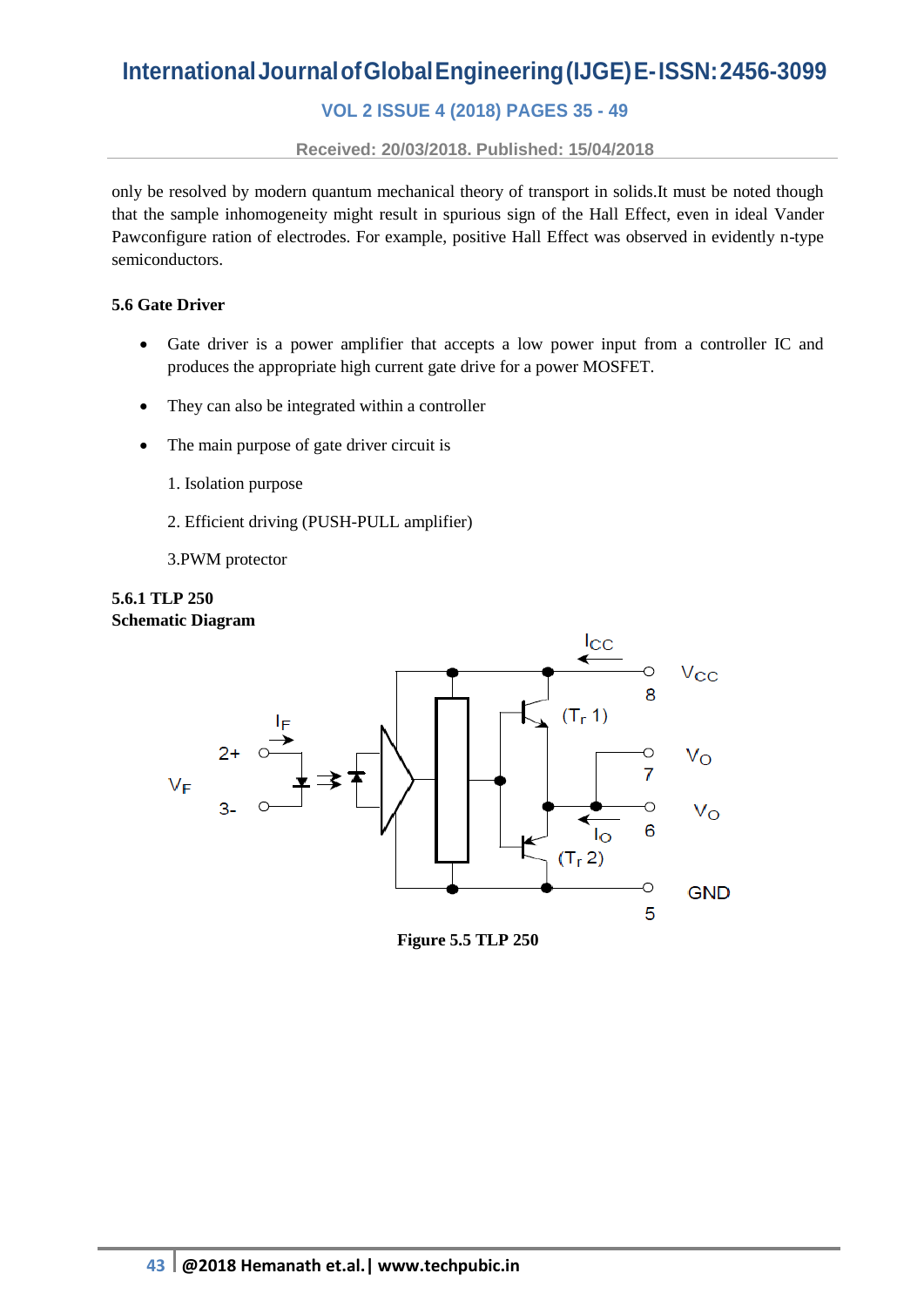## **VOL 2 ISSUE 4 (2018) PAGES 35 - 49**

**Received: 20/03/2018. Published: 15/04/2018**

### **5.6.2 TLP 250 IC Pin Diagram**



**Figure 5.6 IC Pin**



Components of typical linear power supply

**Figure 5.8 Regulated power supply**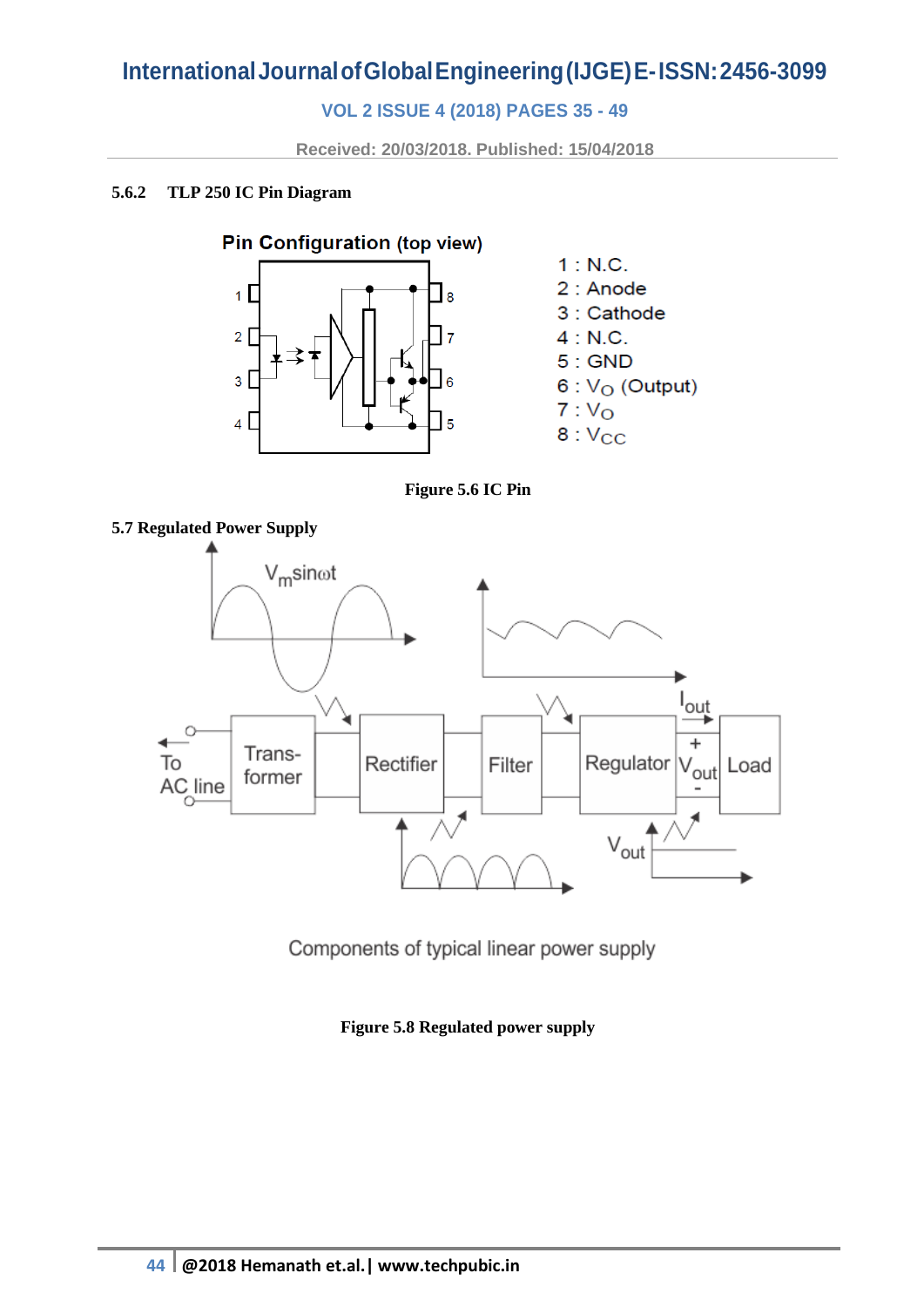## **VOL 2 ISSUE 4 (2018) PAGES 35 - 49**

**Received: 20/03/2018. Published: 15/04/2018**

### **6.1 Simulation Diagram**



**Figure 6.1 Simulation Diagram**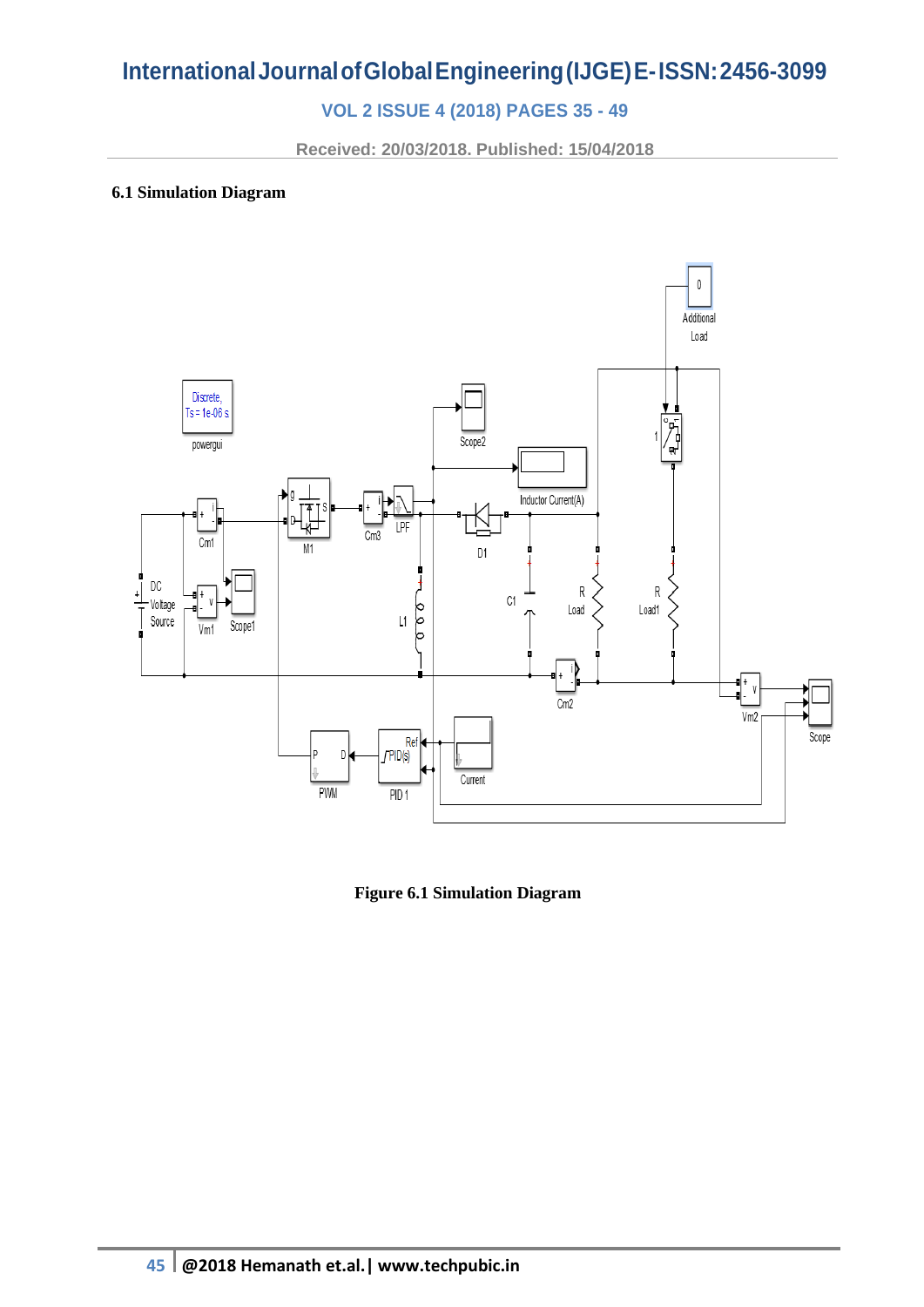## **VOL 2 ISSUE 4 (2018) PAGES 35 - 49**

**Received: 20/03/2018. Published: 15/04/2018**

### **6.2 Simulation Input**

Voltage and Current



### **Figure 6.2 Simulation Input**

### **6.3 Simulation Output**

| .              |    |  |
|----------------|----|--|
|                |    |  |
|                |    |  |
|                |    |  |
|                |    |  |
|                |    |  |
|                |    |  |
|                |    |  |
| 5 <sub>1</sub> | 10 |  |

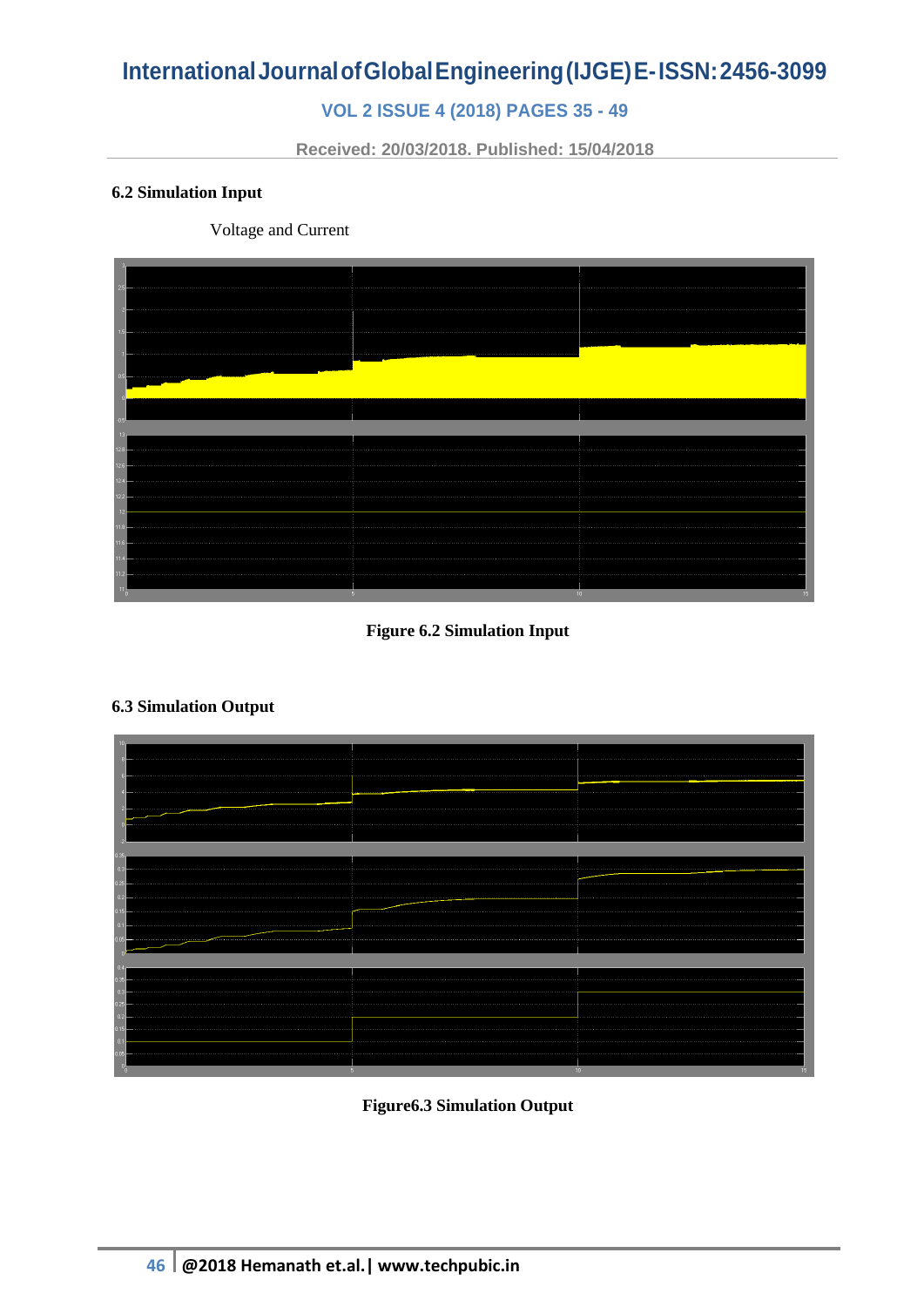## **VOL 2 ISSUE 4 (2018) PAGES 35 - 49**

**Received: 20/03/2018. Published: 15/04/2018**

### **7.1 Hardware Output**



**Figure 7.1 Hardware output**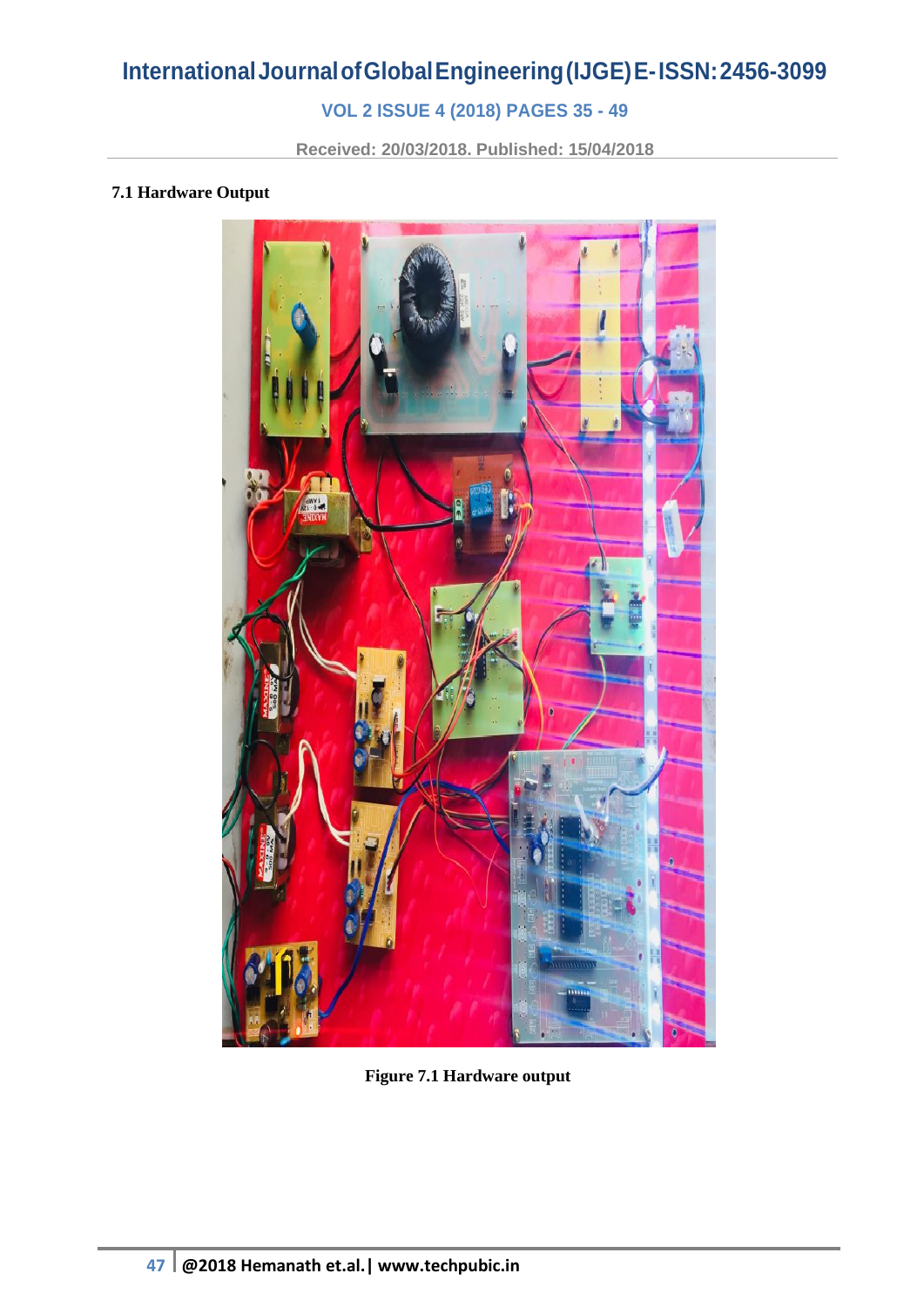## **VOL 2 ISSUE 4 (2018) PAGES 35 - 49**

**Received: 20/03/2018. Published: 15/04/2018**

### **7.2 Hell effect sensor**



**Figure 7.2 Hell effect sensor**